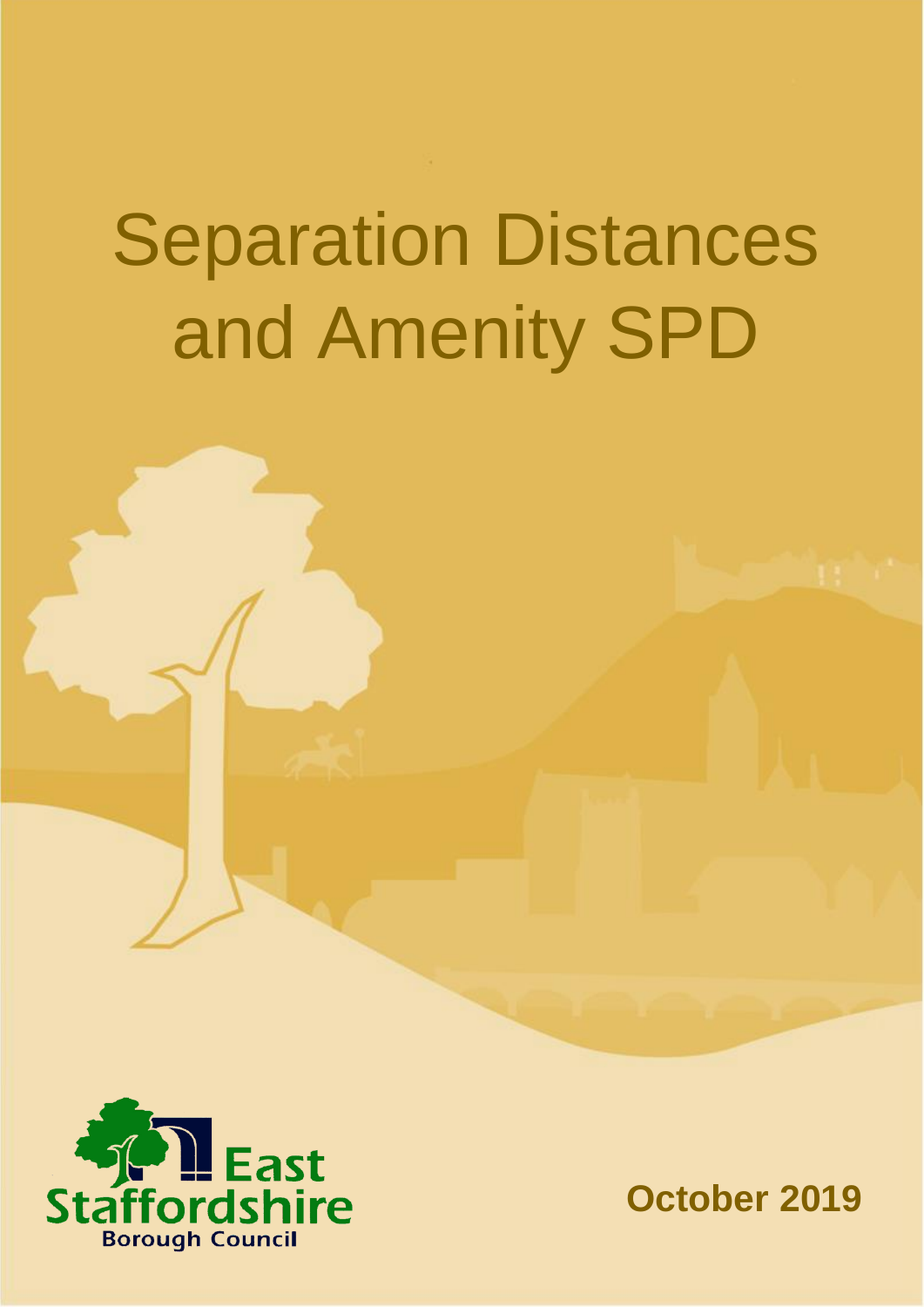# **1. Purpose of document**

- 1.1 The purpose of this document is to improve the overall spacing standards for new residential developments to ensure that existing and future residents have a good level of amenity and privacy to enjoy the place where they live.
- 1.2 This document is intended to ensure developers provide sufficient amenity and privacy for existing and future residents across East Staffordshire.
- 1.3 The provision of adequate space between dwellings is an important element in achieving a high standard of design and layout and provides:
	- adequate daylight and sunlight to rooms and rear gardens;
	- reasonable privacy for dwellings within their proposed layout and to protect the privacy of existing dwellings;
	- a satisfactory level of outlook, within new development and in relation to existing development;
	- a reasonable area of private amenity space to allow such uses as drying washing, gardening and children's play, together with space for garden sheds, greenhouses and future adaptions to the dwelling;
- 1.4 This SPD is intended to ensure retention of amenity in all aspects of development, and ensure that by addressing one issue others are not compromised.

# **2. When is this SPD applicable**

- 2.1 This document will be used to ensure adequate separation and amenity standards are provided with regard to all new dwellings and extensions, post adoption. The guide also applies where new dwellings or extensions are proposed adjacent or opposing existing older properties to ensure that existing resident's standards or separation and amenity are protected and retained.
- 2.2 The SPD does not apply to proposals which are permitted development, as such proposals are outside the control of the Local Planning Authority.
- 2.3 Guidance on what developments are considered permitted development ie do not require planning permission can be found on the Planning portal Website below,

[https://www.planningportal.co.uk/info/200125/do\\_you\\_need\\_permission](https://www.planningportal.co.uk/info/200125/do_you_need_permission)

- **3. Policy**
- 3.1 This SPD supports the application of Local Plan Policy SP24 "High Quality Design" and Policy DP3 "Design of New Residential Development, Extensions and Curtilage Buildings" and this document builds on the above policies and seeks to provide greater clarity to developers and residents as to what standards are required to be met in terms of proposals for new housing and extensions.
- 3.2 You are advised to discuss your proposal with the Council at an early stage. Formal preapplication discussions can help avoid problems and delays once an application is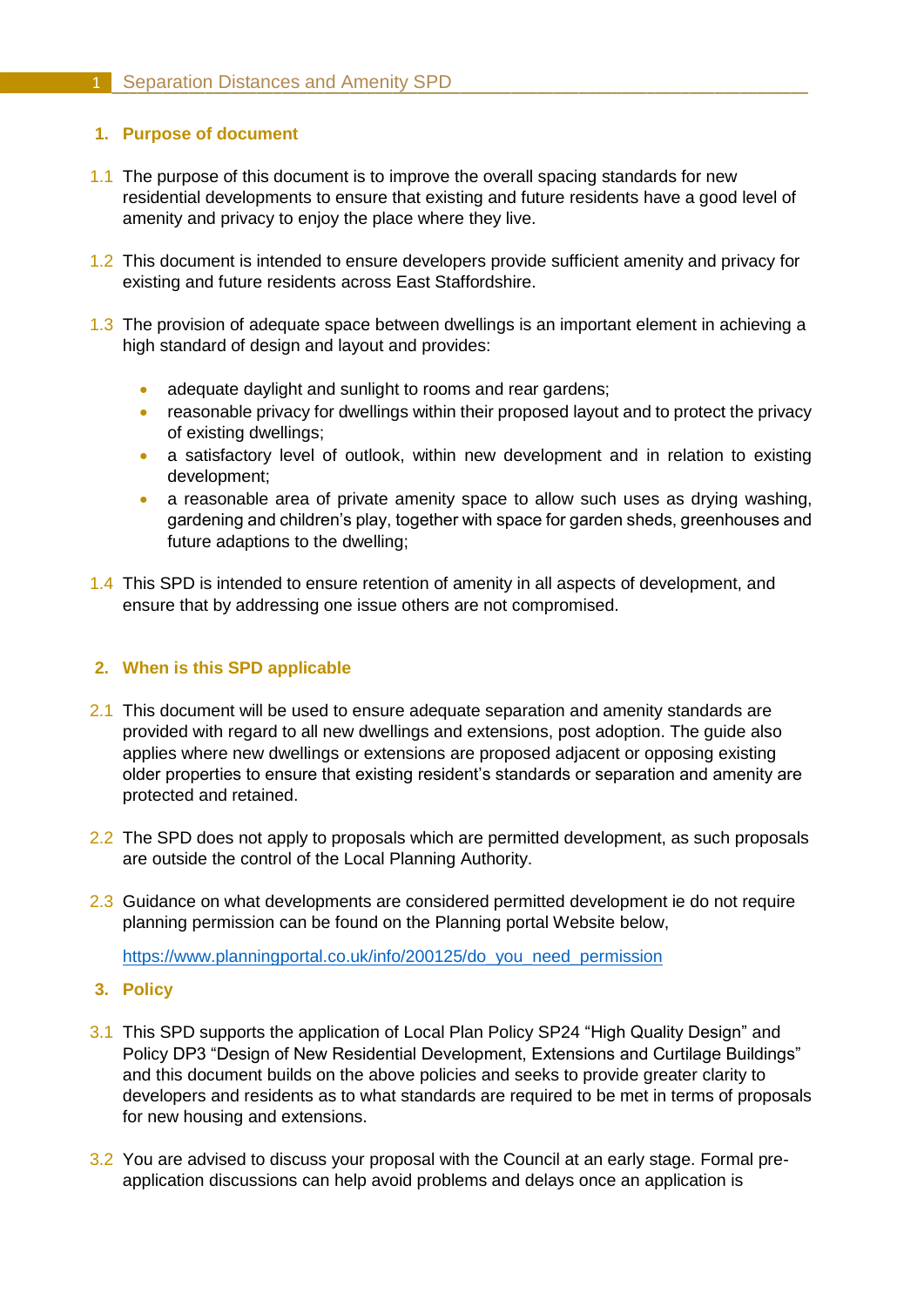submitted. Further information, including the Pre-application Advice Protocol and charges for this, is available on the Council's web site.

3.3 Upon adoption Appendix 1 of the Design Guide will be revoked, as this document will supersede it.

# **4. Spacing standards**

- 4.1 New housing developments should ensure a layout and design that provides high standards of privacy and outlook for both existing and proposed residents. Proposals should avoid the following in order to encourage high levels of amenity and privacy:
	- 1. Siting new dwellings close to existing properties such that overlooking of existing windows and gardens occurs, significantly reducing existing levels of amenity.
	- 2. Significant overbearing impacts on existing properties and their private amenity space.
	- 3. The intensification of vehicular and pedestrian activity close to the boundary with existing residential properties or their gardens.
- 4.2 The external Spacing standards set out below will be expected and are intended to ensure that adequate separation distances, privacy and amenity are retained and provided as a result of new development.

External Separation Standards

4.3 The minimum back to back distance between habitable rooms should be 21 metres where dwellings are of the same number of storeys



4.4 Where dwellings differ in scale or finished floor level by a metre or greater the back to back distance should be increased in separation by 2 metres for each additional 1 metre of elevation.



4.5 Separation to front elevations where level and or scale differences are apparent should also be increased however this would be on a 1 metre per 1 metre of elevation basis, as it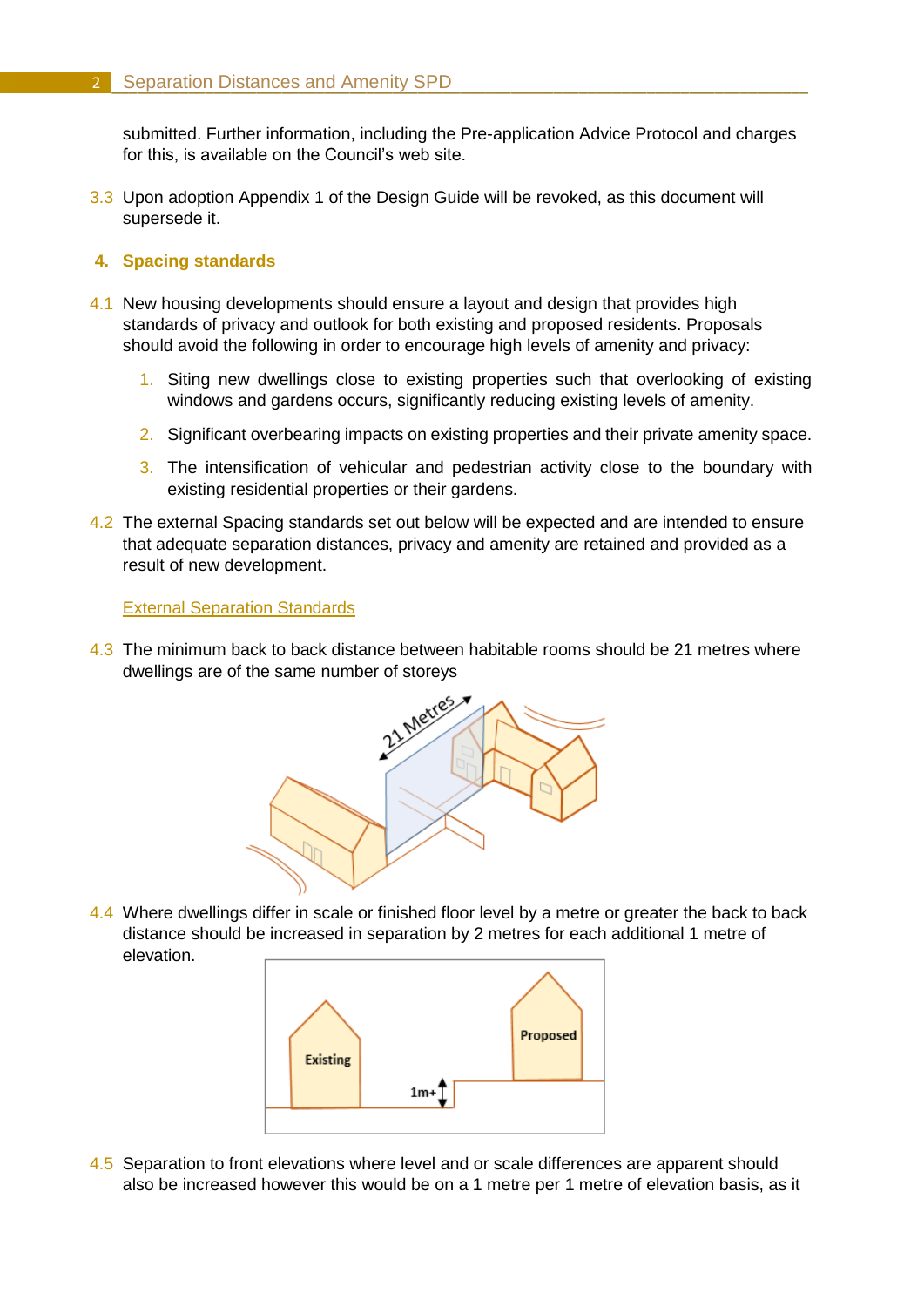# **3** Separation Distances and Amenity SPD

is considered that frontages are of a less private nature than rear facades, however this will protect outlook and prevent any significant overbearing impact.

- 4.6 Cross sections are therefore required to be provided to demonstrate levels, separation and this relationship. This includes where residential development is proposed adjacent to existing residents and land levels differ.
- 4.7 Proposed walls without habitable windows such as blank gable side elevations opposing habitable principle elevations should be a minimum of 12 metres apart where dwellings are of the same number of storeys.



4.8 Where differing in scale the separation distance should be increased by 2 metres for each additional storey.

**NOTE – Where developments offer only minimum separation the Local Planning Authority will remove permitted development rights for extensions and alterations to ensure they retain control over future extensions which would necessitate the requirement for planning approval, in order to ensure that adequate separation and privacy is retained and further guidance is available in this document..**

**NOTE – It should be noted that the separation distances between habitable windows also applies to apartment blocks and that where apartment blocks are proposed adjacent to residential dwellings.**

### Amenity Standards

- 4.9 Private garden spaces are an essential component of high quality design, and a key to the creation of a sustainable residential environment, in terms of contributing to liveability, recreation and health, to urban greening, and the preservation or enhancement of local biodiversity. Garden spaces should be sufficient to accommodate most household activities and at the same time be adequate to offer visual delight, receive some sunshine, and encourage plant growth.
- 4.10 Private rear gardens of proposed dwellings should be a minimum of 50 sq. metres in area for two bedroom properties, with at least an additional 10 sq. metres for each additional bedroom.

| Size of property | Minimum Garden Size (Sq. m) |
|------------------|-----------------------------|
| 2 bedroom house  | 50                          |
| 3 bedroom house  | 60                          |
| 4 bedroom        | 70                          |
| 5 bedroom +      | 80                          |
| Apartments/flats | 10 per unit                 |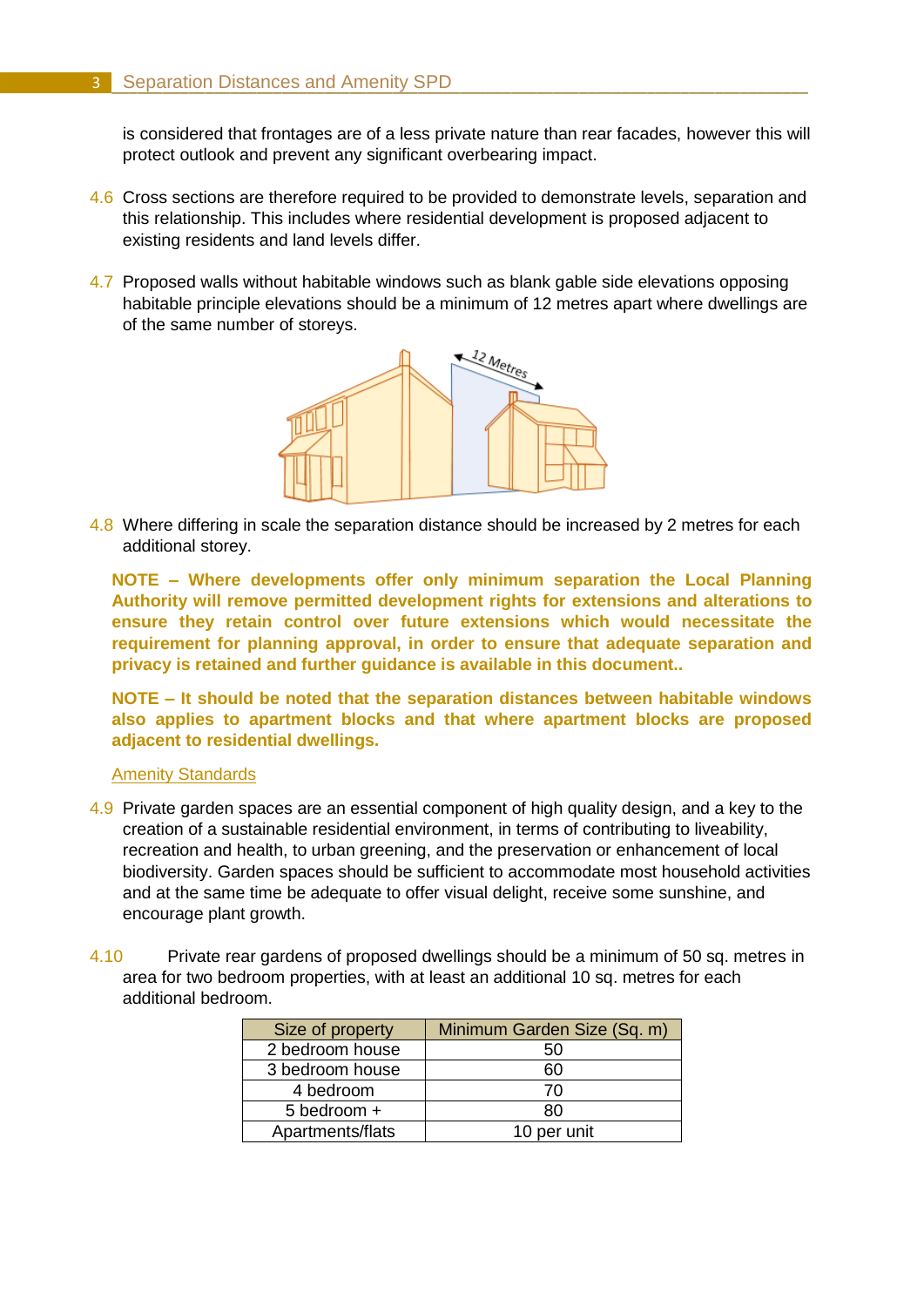- 4.11 New apartments/ flats should achieve communal amenity areas with 10 square metres per unit, this excludes apartment developments resulting from conversions as generally they do not have sufficient space to facilitate this.
- 4.12 All shared amenity and play space must have an identified body to manage and maintain the space in accordance with an agreed management plan.
- 4.13 Where rear gardens have publicly accessible routes to side and/ or rear boundaries in the form of pedestrian routes, highways etc. the level of privacy afforded to the garden space is reduced due to activity in close proximity and potential overlooking. Developers should be mindful to design residential layouts with private amenity spaces which offer a high level of privacy for end users.
- 4.14 Rear gardens should be a minimum of 10 metres in length. A reduced distance maybe acceptable for layouts where dwellings are able to meet the garden size requirement with a reduced length and retain a strong level of privacy for instance where there is no opposing property or garden or where bungalows are proposed which are land hungry and dictate a wider plot or in rural areas where the character of surrounding properties provides a particular circumstance. It is for the applicant to justify the approach to the local planning authority.
- 4.15 A garden length of 10 metres with a dwelling width of 5 metres will meet the 50 sq. metre requirement.
- 4.16 Appropriate sized gardens are essential in offering appropriate living conditions, and also to factor in future adaptability of properties to suit the properties users. Gardens of inadequate size fail to facilitate the potential for introduction of outbuildings or allow the properties to be extended in line with permitted development rights.
- 4.17 It should be noted that developments which result in gardens built up to a higher level relative to other residents or their gardens will not be supported as this would result in an unacceptable impact on amenity and privacy. Developers should ensure that layout and/ or engineering solutions are provided to negate significant level differences between gardens.

**NOTE – private gardens are considered for the most part to be rear gardens. Areas rear of the front elevation will only be considered as private where a front garden is also proposed which sets the properties frontage back from the public highway and offers a greater degree of privacy to the side.**

# Frontage landscaping/gardens

4.18 Frontage landscaping provide a buffer to the front of the frontage of properties and breaks up the space from the highway and offers a more visually appealing and softer landscape. Front gardens offer some degree of landscaped boundary to the frontage is a welcome feature, and where this is undertaken to a high standard improves the overall layout of developments significantly. Developments incorporating frontage gardens or grassed areas will be viewed more positively.

Outlook and Amenity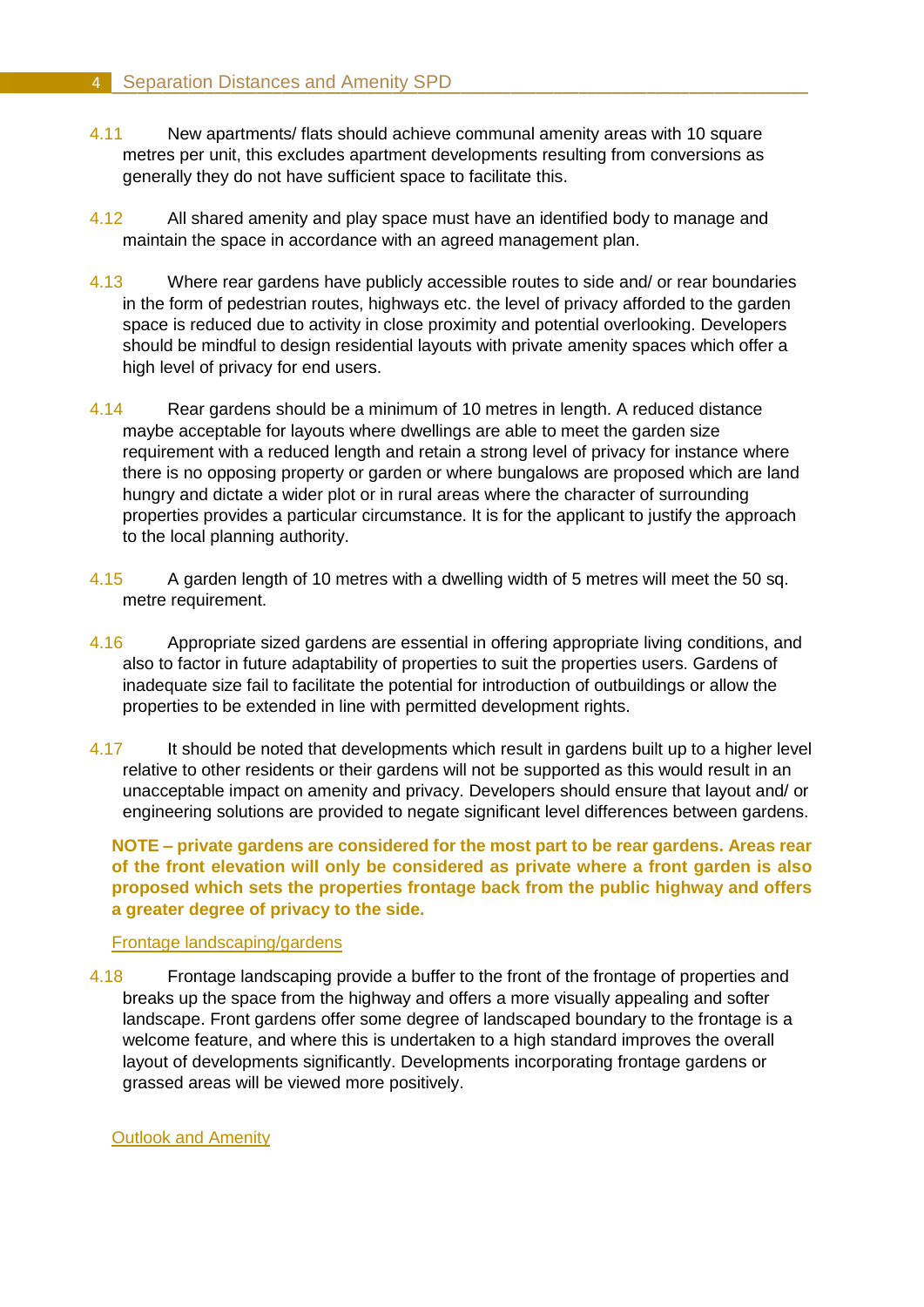4.19 Proposals that put forward unusual design solutions such as obscure glazing and high level windows to principle elevations or habitable windows to one elevation only with limited or no outlook are unlikely to be acceptable and highlight that a layout should be altered to offer a more comprehensive solution to the sites constraints. The aforementioned methods may only be incorporated to non-habitable or secondary windows.

# Design of residential parking and garaging

- 4.20 Details of parking requirements are covered within the Parking SPD.
- 4.21 Driveways should be a minimum of 3.2 metres wide to allow doors to be opened and closed. Where developments incorporate a specific parking area bays should be a minimum of 2.4 metres wide, car doors can still be opened as cars do not fill the whole bay which allows additional space either side, which isn't the case for domestic driveways.
- 4.22 Developments should seek to avoid a proliferation of frontage parking, and should seek to avoid this by breaking up street frontages with drives to the sides and landscaped front gardens.
- 4.23 Garages should be a minimum of 6 metre by 3 metres internally to be considered as a single parking space.

# **5. Extensions and Future adaptations**

- 5.1 Where a minimum separation distance exists the ability of future occupiers to adapt and extend properties will as a result be restricted as for instance a two storey extension would then break the above identified separation distance. However single storey extensions may well be feasible where adequate private garden space is retained.
- 5.2 These separation distances apply to adaptions of existing dwellings, where 2 storey extensions are proposed as per the below, first floor elevations will be expected to meet the 21 metre rule.



5.3 A separation distance of 21 metres will be expected at first floor level however where sufficient garden space remains a single storey extension of 3 metres to each opposing property is feasible which would retain 15 metres (indicated by the arrow) between ground floors as extended, i.e. 7.5 metres of garden length to the rear of each property.

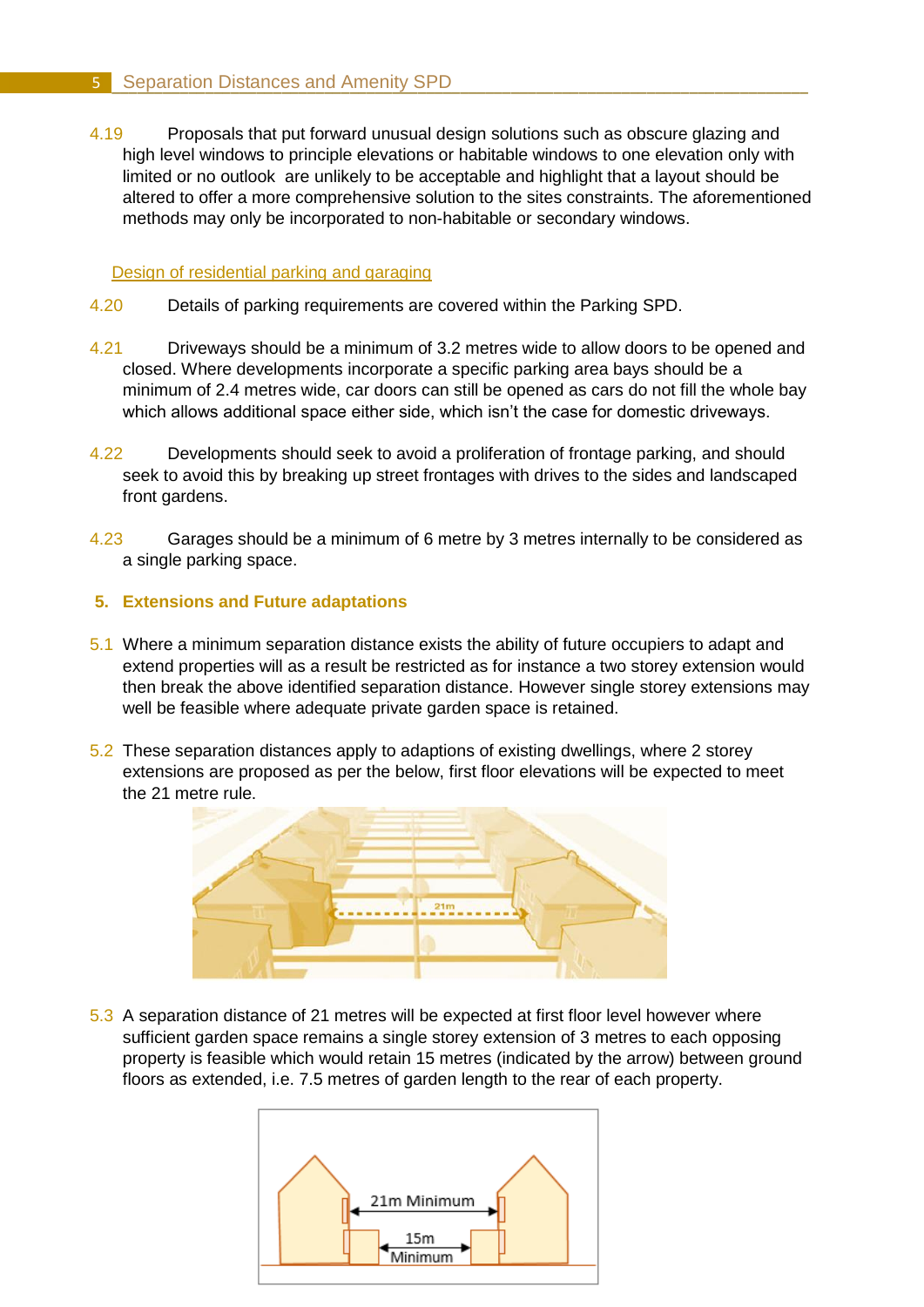5.4 Principal habitable windows are defined as windows serving living rooms, play rooms, dining rooms, kitchens and bedrooms. A primary window is the main or only window to which light illuminates the identified room. Less weight is given to secondary windows due to the existence of the primary source of light. Landing windows are not considered to be principal windows.

# **6. Internal Spacing Standards**

- 6.1 Internal spacing is also essential in ensuring that new dwellings provide room sizes which meet their function and are useable in a manner that is fit for their intended use.
- 6.2 The minimum standards for internal spaces set out in the table below have been derived from a comparative analysis of a range of sources including detailed research and minimum space standards adopted by a number of local authorities and Technical Housing Standards – nationally described space standard March 2015.
- 6.3 The aim of prescribing a minimum standard is to ensure adequate amenity for end users of the rooms. To further ensure this is achievable rooms should avoid unusual shapes to achieve a minimum area which would render them dysfunctional in layout, as such the below standards should also be met.

### Technical requirements

- a) A dwelling with two or more bedrooms has at least one double or twin bedroom
- b) A single bedroom should be at least 2.2 metres wide.
- c) Double or twin bedrooms should be a minimum of 3 metres in length and 2.6 metres wide. With single bedrooms 2 metres in width as a minimum.
- d) Ceiling heights should be a minimum of 2.3 metres
- e) Living rooms should have a width or length of at least 3.2 metre

Table outlining internal spacing standards:-

| <b>Dwelling</b><br><b>Size</b>  | Studio 1<br>person | <b>1</b> bed 1<br>person | <b>1 bed 2</b><br>person | $2$ bed $3$<br>person | <b>3 bed 4</b><br>person | 4 bed 5<br>person or<br>more |
|---------------------------------|--------------------|--------------------------|--------------------------|-----------------------|--------------------------|------------------------------|
| <b>Double</b><br>bedroom        |                    | 12                       | 12                       | 12                    | 12                       | 12                           |
| <b>Single</b><br><b>Bedroom</b> |                    |                          | 7.5                      | 7.5                   | 7.5                      | 7.5                          |
| <b>Living Room</b>              |                    | 13                       | 13                       | 13                    | 15                       | 15                           |
| Living/<br><b>Dining</b>        |                    | 16                       | 16                       | 17                    | 18                       | 19                           |
| <b>Kitchen</b>                  |                    | 13                       | 9                        | 11                    | 13                       | 13                           |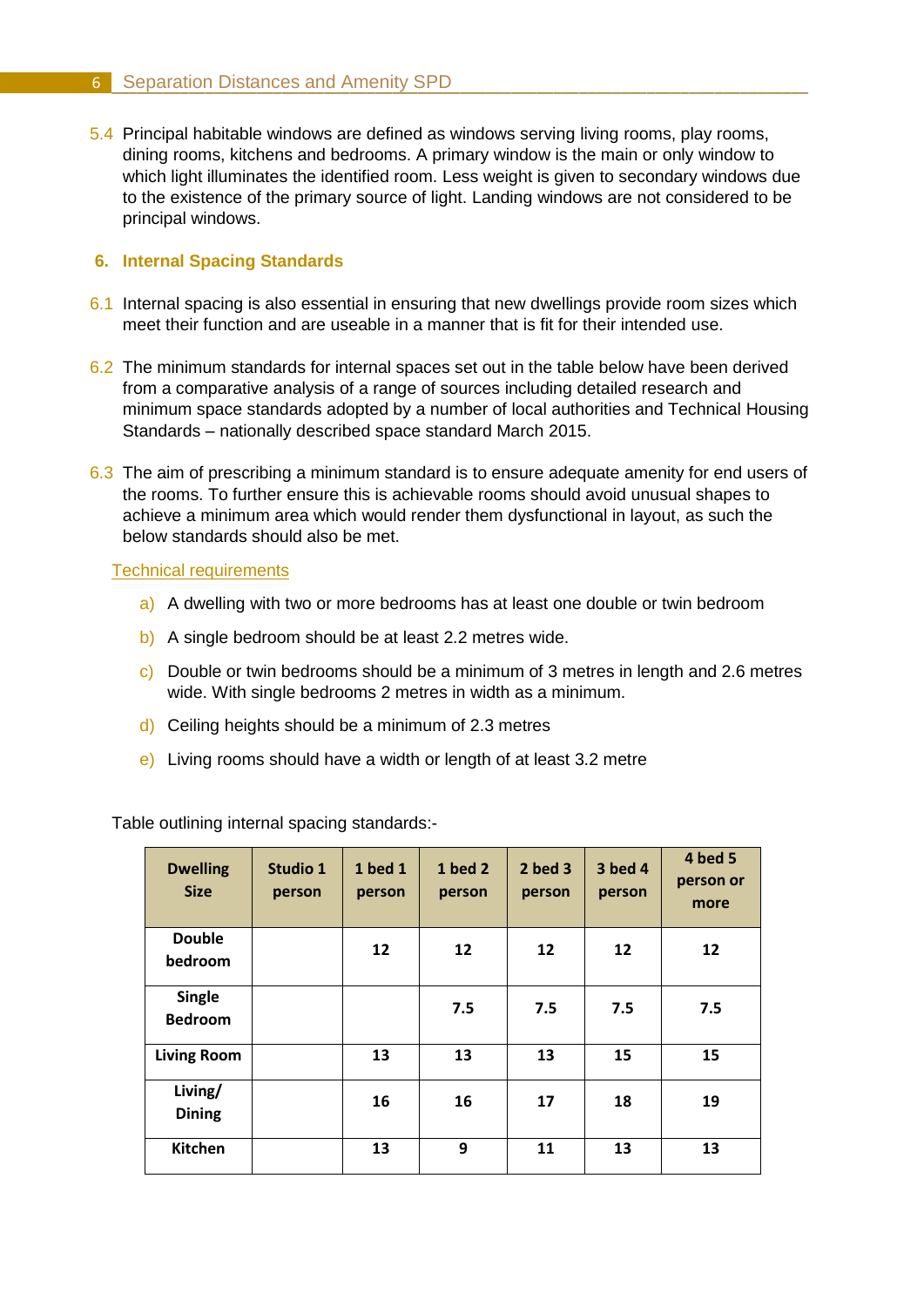| <b>Open Plan</b><br>combined<br>Kitchen/<br>Dining/<br>Living |         | 24      | 24      | 27      | 30      |         |
|---------------------------------------------------------------|---------|---------|---------|---------|---------|---------|
| Bathroom/<br>Wc<br>combined                                   | 3.5     | 3.5     | 3.5     | 3.5     | 3.5     | 3.5     |
| <b>Storage</b>                                                | 1.5     | 2.5     | 3.5     | 3.75    | 4.5     | 5.5     |
| <b>Overall</b><br><b>Floor Area</b>                           | 33 sq m | 46 sq m | 47 sq m | 62 sq m | 77 sq m | 93 sq m |

# **7. Why we use the 45 Degree Check**

- 7.1 Loss of light and overshadowing to neighbouring occupiers are important considerations in designing new development, especially in respect of extensions to existing buildings. In designing a new development or extension to a building or a dwelling house, care needs to be taken to safeguard the daylight to adjacent residential properties and protect them from overshadowing. The quality of daylight received by properties adjoining development sites can be severely restricted by buildings or extensions which are too close to the boundary or project too far into rear gardens.
- 7.2 The East Staffordshire Local Plan contains policies which ensure that new development does not result in a material loss of light to principal windows of adjacent dwellings. In order to assess the impact of development on the existing light amenity enjoyed by neighbours, the Council will make use of the 45 Degree Check. The check aims to provide a reasonable balance between the wishes of those who would like to build and the light amenity enjoyed by the neighbouring occupiers. The Council will require the 45 Degree check to be shown on proposed plans as set out in local validation criteria.

### When it is used

7.3 The 45 Degree Check will be taken from the nearest front or rear window at ground floor level which would be affected by the development. The window must be the main source of light to a 'habitable room'. Habitable rooms include Kitchens, living rooms, dining rooms and bedrooms. Non habitable rooms include bathrooms, halls and landings, utility rooms and garages.

### How it is used

 The check is based on ensuring that no new development above single storey in height crosses a line taken at a 45 degree angle from the midpoint of the nearest habitable room window of an adjoining or adjacent neighbouring dwelling.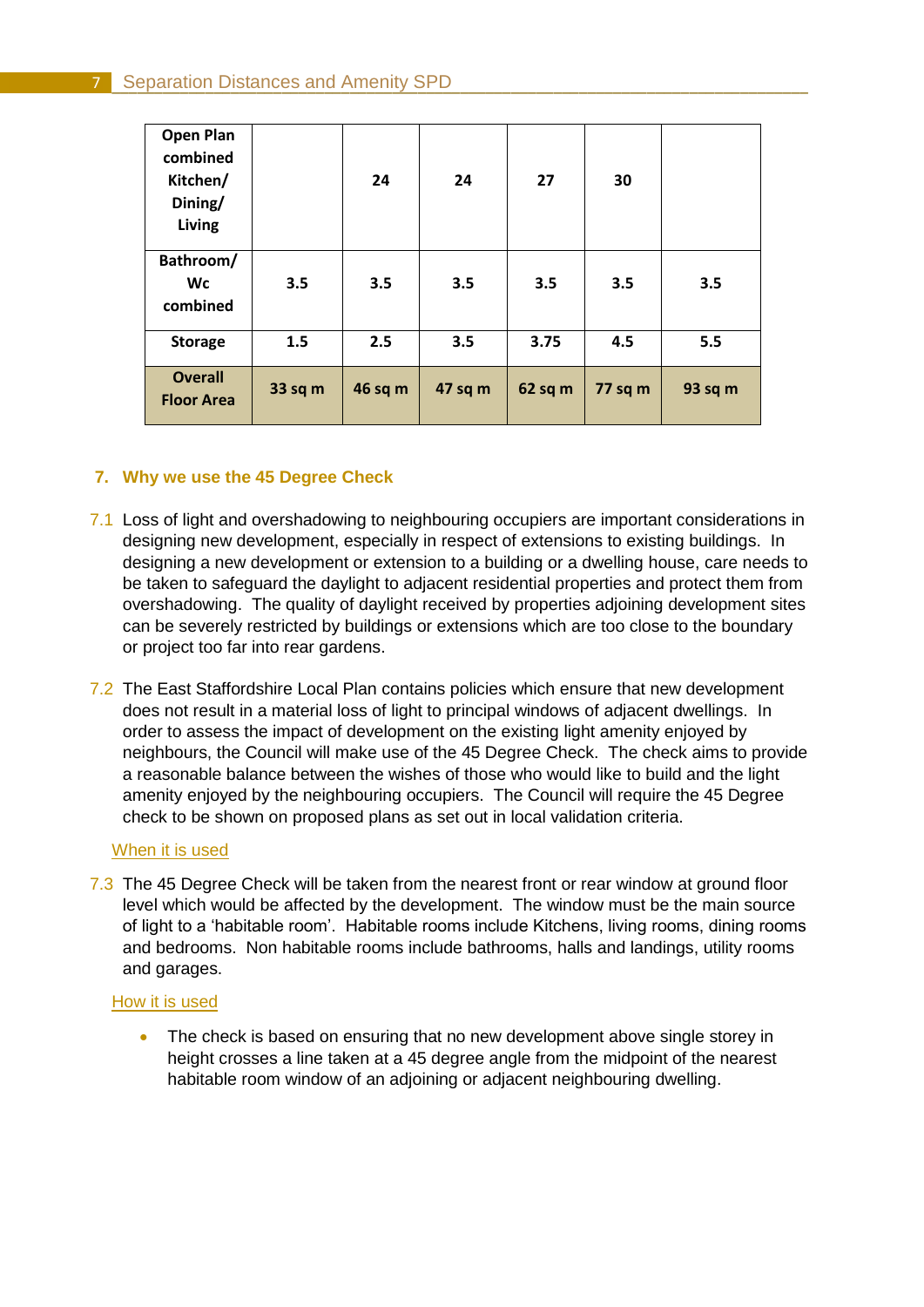

• If the neighbouring property has a conservatory, or an extension mainly made from glass, the 45 Degree line is taken from the original window opening in the wall of the house where the conservatory has been added.



**Bay/ Bow Windows- If the neighbouring property has a bow or bay window, the** measurement is taken from the mid point at the back of the window where it joins the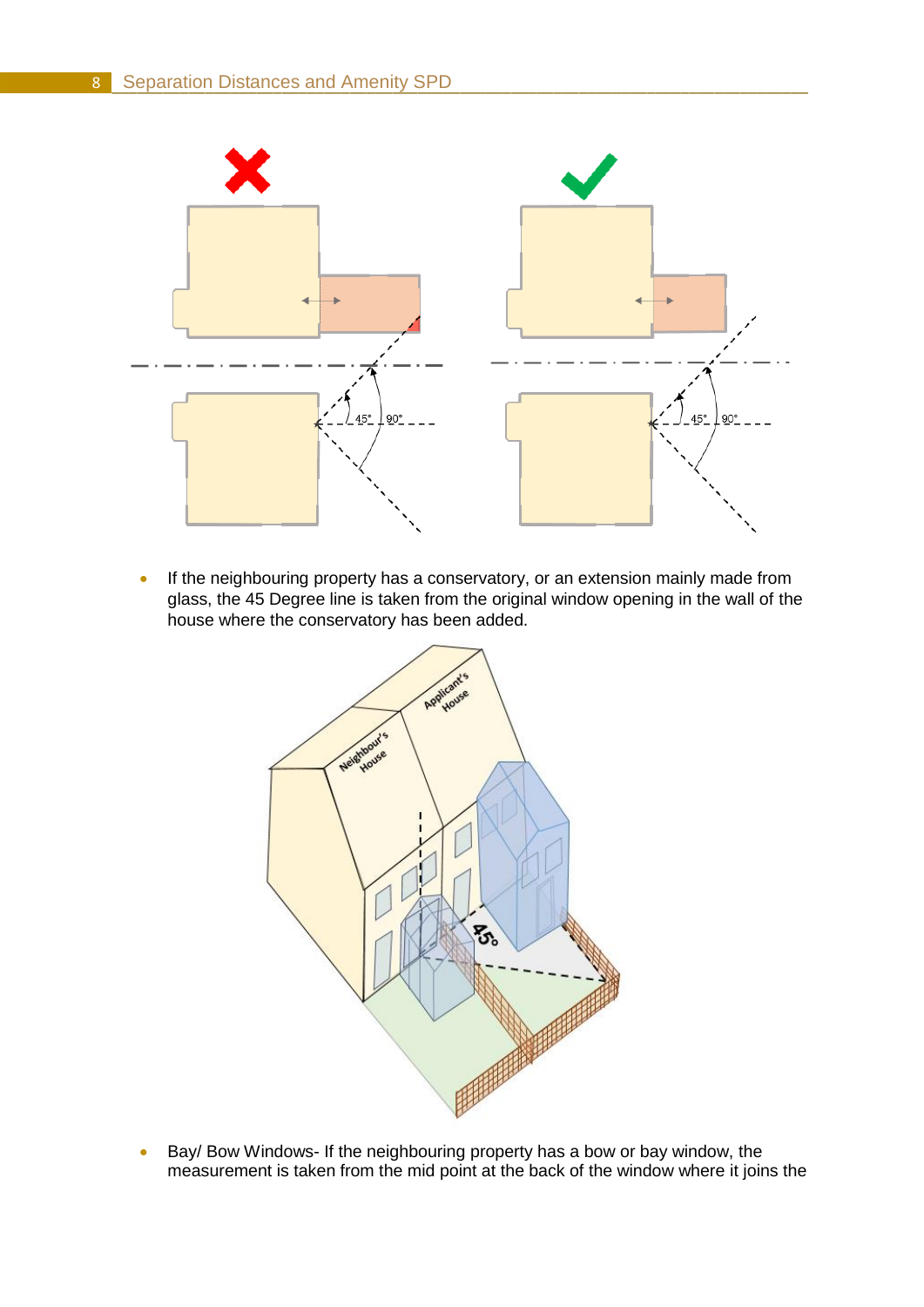main wall of the house or flat. However, if the bay has **solid brick sides** which extend the full height of the window opening, then the measurement is taken from the glazed part of the window itself.



- For large rooms, it may be considered that there is more than one principal window (e.g where a room extends from the back to the front of a house and there are windows on both the front and rear elevation). Appropriate allowances may be made if there is more than one source of light serving a neighbouring habitable room.
- It will not normally be acceptable to design an extension with splayed corners, asymmetrical roof etc to avoid breaching the 45 Degree Line, as this leads to poor design.
- If neighbours submit joint planning applications for extensions which are of the same size and to be built at the same time, the extensions may be allowed, even if separately they would have breached the 45 Degree Code. In these cases, neighbours must confirm in writing that the extensions would be built at the same time. The 45 Degree Check would be applied in the normal way to any other neighbouring dwellings which may be affected.

### Site Considerations

- 7.4 The 45 Degree Check should be applied carefully, and is simple to apply in most cases. However, each application is assessed on its own merits and the following circumstances may be taken into consideration:
	- If the ground levels are different between properties. This may either improve or worsen the effect of a new development and appropriate allowances must be made.
	- The distance between the new development/ building and the neighbouring property should also be given consideration. The greater the distance the less the effect there may be on the neighbours light and outlook.
	- If there is a solid intervening feature, such as a boundary wall, permanent outbuilding or some other kind of solid screen between the properties, this should be given consideration. If the new development/ building is not significantly larger than the wall then it may be acceptable.
	- A daylight assessment which demonstrates that sufficient light will remain available to neighbouring occupiers may be given consideration in the determination of a planning application.

### Other Considerations: Right to Light Legislation

7.5 The right to light is a legal right which one property may acquire over the land of another. If a structure is erected which reduces the light to an unobstructed property to below sufficient levels, this right is infringed. A right to light can come into existence if it has been